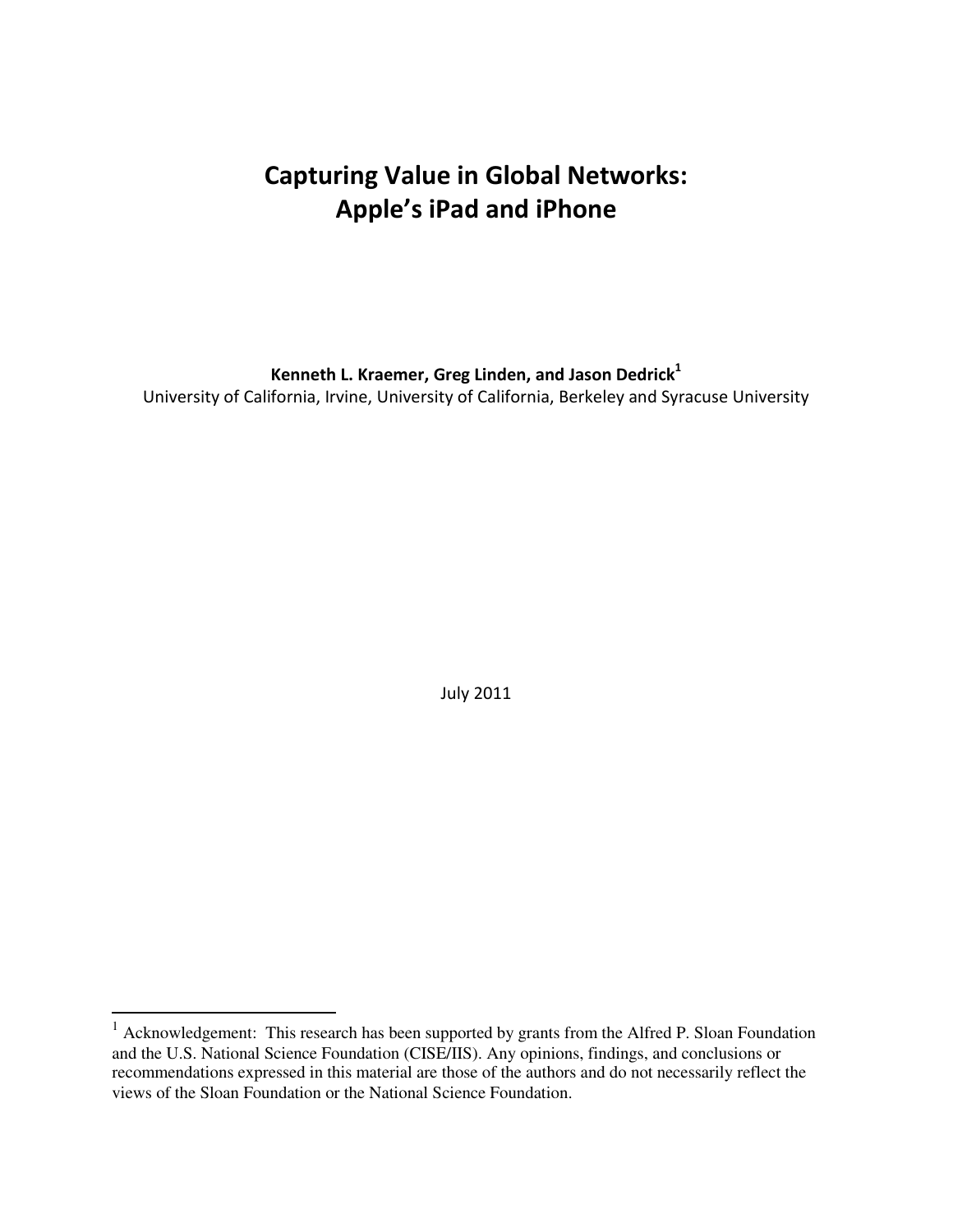#### **Abstract**

This article analyzes the distribution of value from innovation in the global supply chains of the Apple iPad and iPhone. We find that Apple continues to capture the largest share of value from these innovations. While these products, including most of their components, are manufactured in China, the primary benefits go to the U.S. economy as Apple continues to keep most of its product design, software development, product management, marketing and other high-wage functions in the U.S. China's role is much smaller than most casual observers would think. A key finding for managers is that they need to beware of relying too heavily on single customers. With its control over the supply chain, Apple has the power to make and break the fortunes of many of its suppliers. A key finding for policymakers is that there is little value in electronics assembly. Bringing high-volume electronics assembly back to the U.S. is not the path to "good jobs" or economic growth.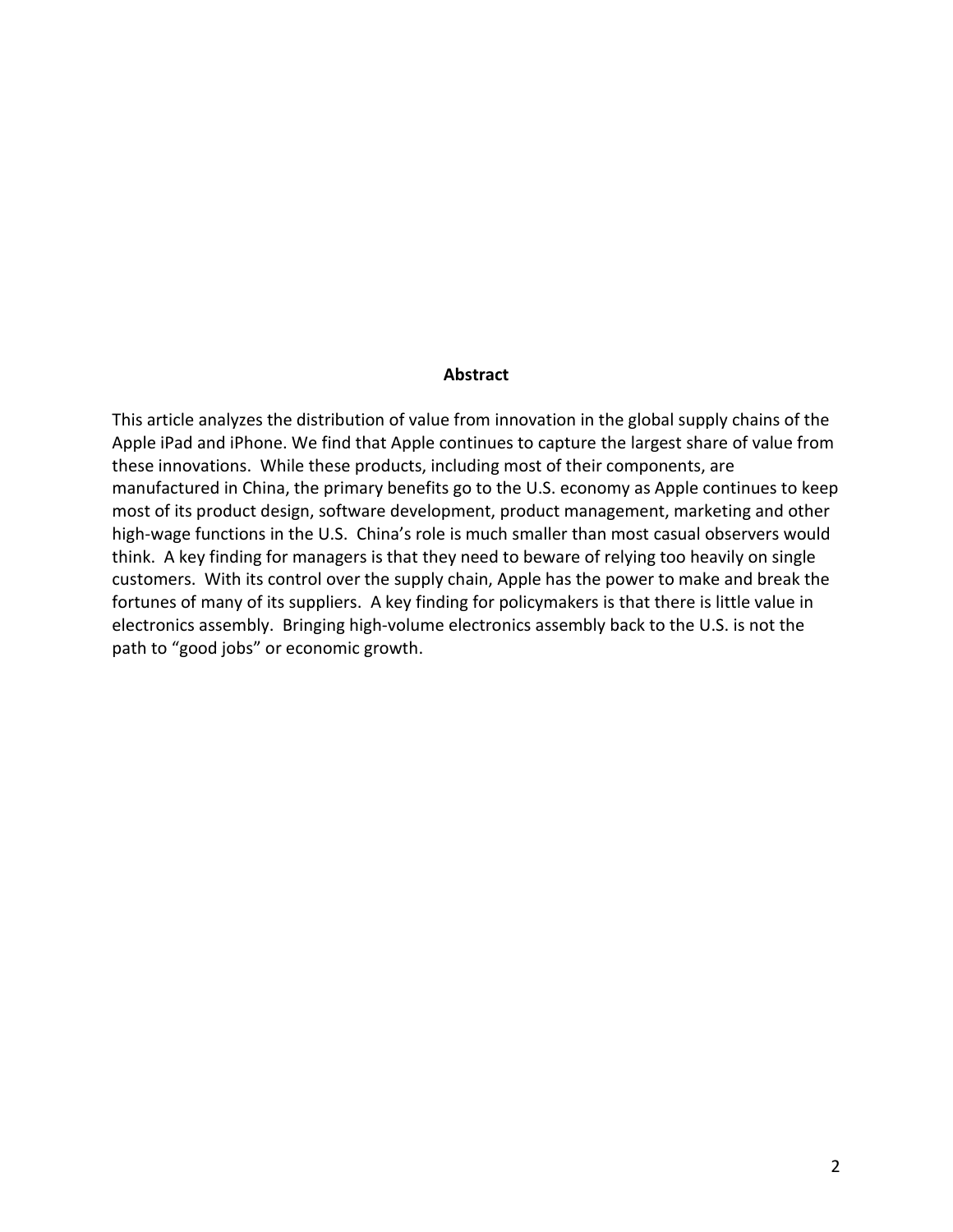# **Capturing Value in Global Networks: Apple's iPad and iPhone**

In an earlier article in *Communications of the ACM* [7], we conducted a micro-level economic analysis of Apple's iPod as a way of better understanding who captures the value in global innovation networks in the information and communications technology industry. Since the time when that research was conducted, however, Apple has extended its iPod approach, with notable success, into cellular handsets and tablet computing. The economics of these industries are somewhat different than that of personal entertainment devices like the iPod. In the cell phone industry, for example, the carriers play a gateway role in choosing and distributing handsets that may give them the opportunity to squeeze supplier margins. And in the case of tablet computing, Apple was trying to jump start a form factor that had proved notoriously difficult to gain acceptance in the market.

Our first task was therefore to apply our analytic methodology to Apple's iPhone and iPod supply chains to look at the distribution of value. On the basis of these and other global value chain analyses [4, 5, 7, 8] that we have conducted, we revisit our earlier findings, deepening the implications for managers and policymakers with insights from the evolution of Apple's value chains. We also use our findings to shed light on one aspect of a policy question that has gained increasing prominence in recent years: what, if anything, should be done to promote manufacturing in the United States?

#### **Who captures the financial value?**

Like the iPod, the iPad and the iPhone are big money makers for Apple. While other companies are thrilled to be part of the supply chain for these highly successful products, their benefit in dollar terms pales in comparison to Apple's. Among countries, China's economy continues to play a surprisingly small role in comparison to the U.S., Korea, Japan and Taiwan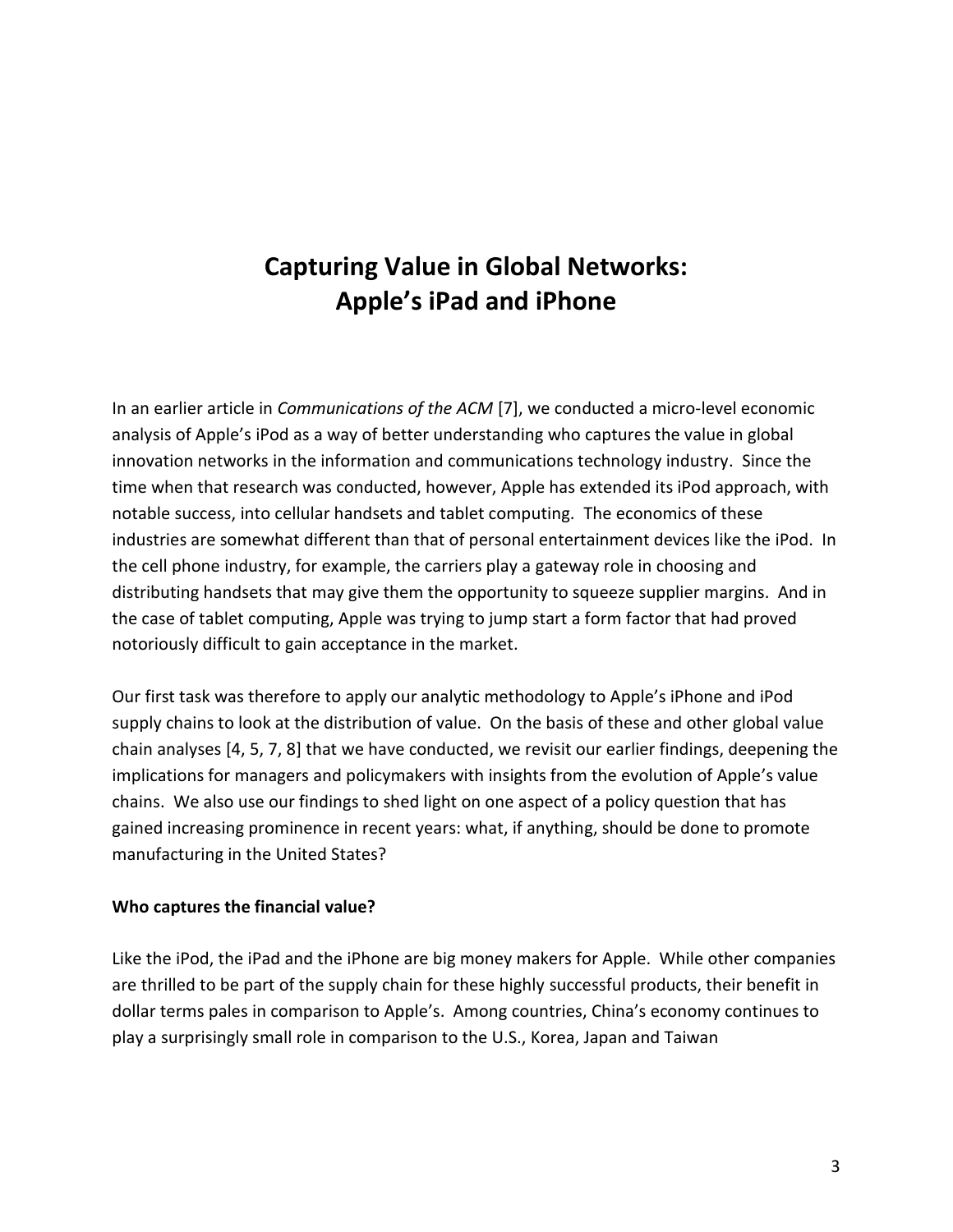In the case of the iPad, Apple keeps about 30% of the sales price of its low-end \$499 16GB, Wi-Fi only model (and more if the unit is sold through Apple's retail outlets or online store). We estimate that Apple keeps a healthier 58% of the sales price of the iPhone 4. In both cases, these are far greater than the amounts received by any other firms in the supply chain.

Although the iPad in our analysis was an entry-level model, with a correspondingly low margin, the estimated gross margins for all iPad models are 5-10% lower than those for the iPhone 4 [2]. This suggests that the iPad is targeting a more price sensitive consumer entertainment niche, while the iPhone inhabits a converged communications and computing niche where price is less of an object.

The iPhone also benefits from the fact that the price received by Apple, at least until the recent availability of "unlocked iPhones", is not paid directly by the consumer because of a subsidy offered by the carrier in exchange for a contract. This brings us to the question of whether carriers exert market power over handset suppliers as we anticipated. Our analysis [5] of the smartphone value chain showed that carriers in fact earn gross profits over the life of a typical 2-year contract several times those earned by handset vendors. This suggests (and industry analysis further supports) that the carrier's primary market power is exercised over its subscribers. The carrier then negotiates over the distribution of the resulting profits with handset suppliers that can help it to attract and retain subscribers.

After Apple, the next biggest beneficiaries in the iPad and iPhone supply chains are Korean companies such as LG and Samsung, who provide the display and memory chips, and whose gross profits account for 5% and 7%, respectively, of the sales price for the iPhone and iPad.<sup>3</sup> U.S., Japanese and Taiwanese suppliers capture 1-2% each. But overall, the story remains the same, with Apple's success benefiting its shareholders, workers, and the U.S. economy more generally.

The two charts below show the breakdown in detail. In each case, we provide the geographical distribution of the gross profits received by the first-tier suppliers. We break down the remaining cost of inputs into materials and labor.

The main difference between the two charts is that the iPhone, shows no amount for "Distribution and retail" because Apple is paid directly by a cellular company, such as AT&T or Verizon, which then handles the final stage of the sale.

 $\overline{a}$ 

 $3$  Press reports indicate that Apple also uses alternate sources from Japan and Taiwan for these components, but that LG and Samsung are the primary suppliers.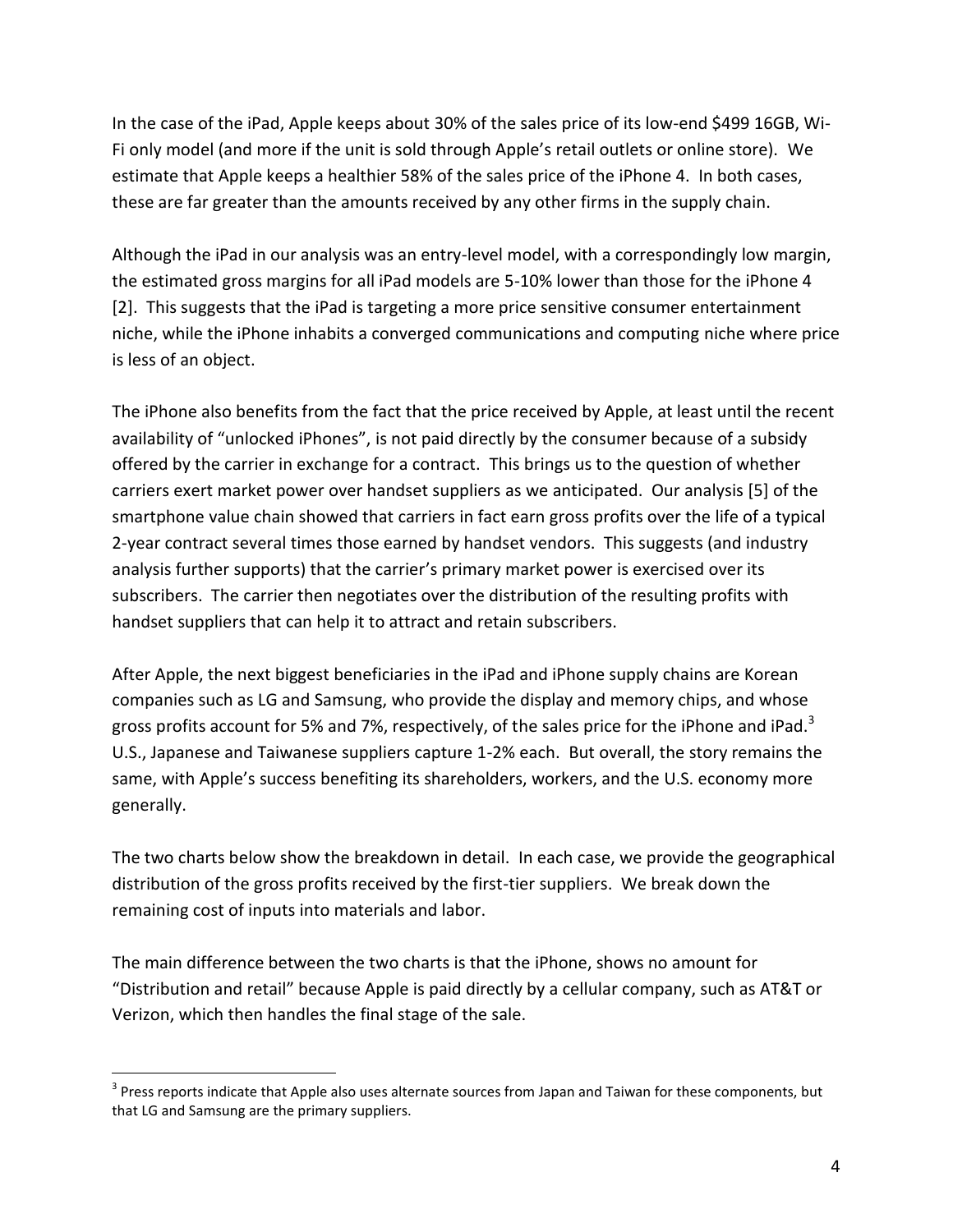







## **The role of China**

It is a common misconception that China, where the iPad is assembled, receives a large share of money paid for electronics goods. That is not true of any name-brand products from U.S. firms that we've studied. The breakdown of value in these two iconic Apple products shows why. First, our assignment of profits (which exclude wages paid) to first-tier suppliers is based on the location of their corporate headquarters. There are no known Chinese suppliers to the iPhone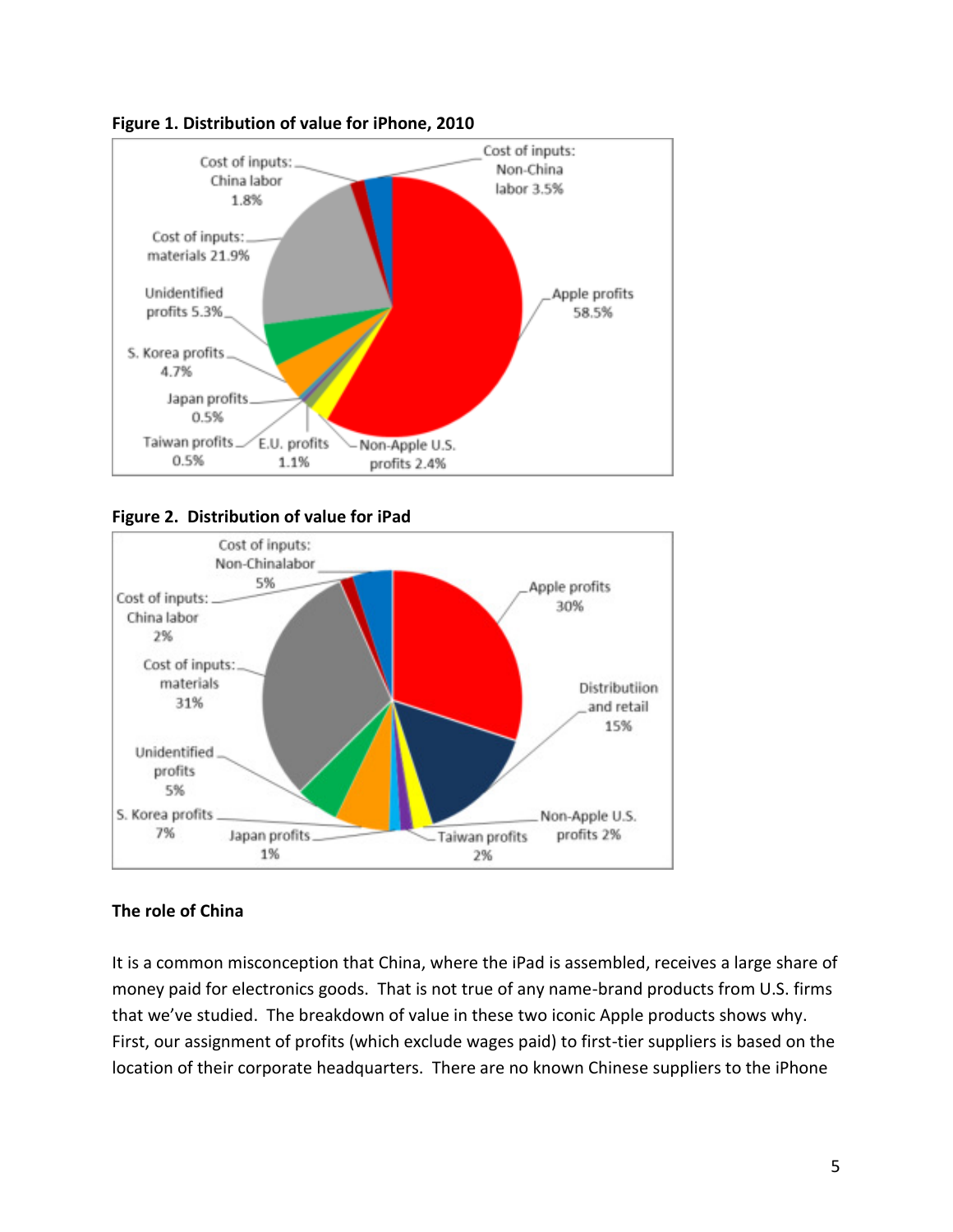or iPad. The iPhone and iPad are assembled in mainland China factories owned by Foxconn, a Taiwan-based firm.

That means that the main financial benefit to China takes the form of wages paid for the assembly of the product or for manufacturing of some of the inputs. Many components, such as batteries and touchscreens, receive their final processing in China in factories owned by foreign firms. Although hard facts are scarce, we estimate that only \$10 or less in direct labor wages that go into an iPhone or iPad is paid to China workers. So while each unit sold in the U.S. adds from \$229 to \$275 to the U.S.-China trade deficit (the estimated factory costs<sup>4</sup> of an iPhone or iPad), the portion retained in China's economy is a tiny fraction of that amount.

Compared with our earlier analyses of the iPod value chain, the share of value captured by Korean suppliers has surpassed that for Japanese firms. We would not be surprised if China's share of value capture (e.g., the gross profits of second- or third-tier suppliers) has increased as well. But, because of the inadequate data collected by trade and other statistical agencies, we are left with educated guesses on that issue.

What these data illustrate is that the U.S.-China trade deficit reflected in the trade statistics for electronic goods is comprised of China's small direct labor input plus large inputs of parts and components (including the labor) from the U.S., the E.U. and other countries in Asia as shown below.

## **Conclusion**

The picture of global value chains that emerges from this study and our previous work has important implications for managers and policymakers.

For managers, particularly those in supplier firms, life in the value chain can be volatile even beyond the whipsaw effect as shifts in consumer demand work their way through the supply system. In a globalized industry, most suppliers are at the mercy of decisions by the lead firms in the value chain, with powerful suppliers like Intel remaining rare exceptions. Japanese suppliers, who had the edge with early iPod models, have been largely replaced by Korean suppliers Samsung and LG in the iPhone and iPad, partly because of the shift from hard drive to flash memory storage. Apple also replaced Silicon Valley chipmaker PortalPlayer with Samsung as the supplier of a key microprocessor, and is rumored to be displacing a Samsung-produced processor in upcoming models with a combination of internal chip design and Taiwanese manufacturing.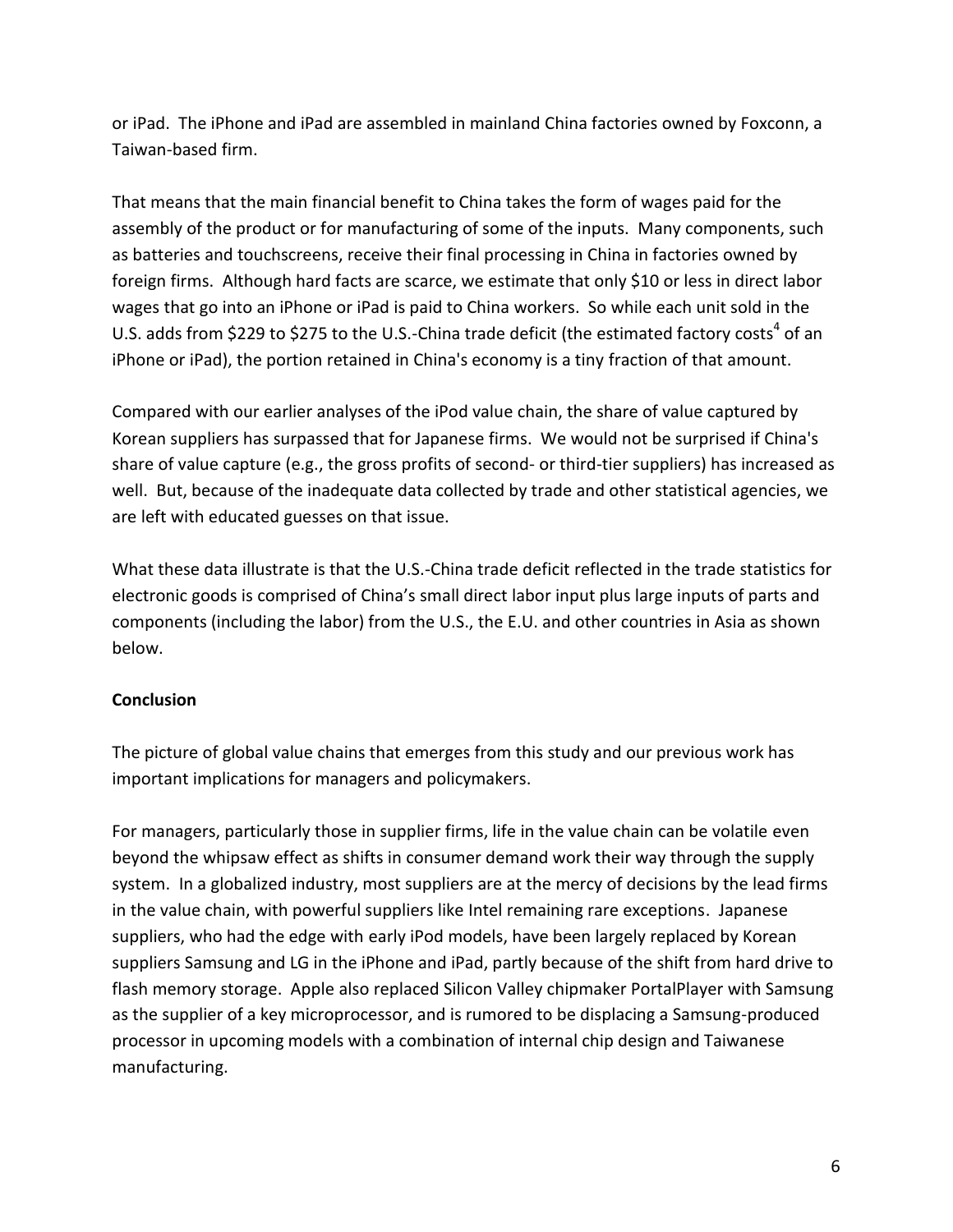Globalization can, of course, be equally hard on lead firms. Threats to Apple's current position in cell phones and tablets abound. The relatively brief history of the mobile electronics industry has already seen the rise and fall of Palm, Motorola and Nokia. Threats can come from valued suppliers as well as from traditional rivals. Apple has sued Samsung and filed a case with the U.S. International Trade Commission due to Samsung's recent introduction of a phone and tablet PC that allegedly infringes on Apple patents [3].

For policymakers, this study underscores our previous findings that the identity of companies continues to matter even in a highly globalized industry like electronics. While the iPhone and iPad, including most of their components, are manufactured offshore, the most value from these products goes to Apple, an American company, which in turn rewards its (predominantly American) employees and stockholders.

Apple continues to keep most of its product design, software development, product management, marketing and other high-wage functions in the U.S. In the case of the iPod, we found that Apple pays more wages to the United States than went to its entire offshore supply chain [8]. There may be many reasons that Apple and other high-tech companies keep their highest-value functions at or near their headquarters, including accidents of history, the need to protect intellectual property, the importance of the U.S. as a leading market, or the belief that creative work is best done by single-location teams. This "stickiness" is by no means guaranteed to last, and the gradual expansion of the share of offshore R&D and other corporate service functions by U.S.-based firms suggests a trend toward greater dispersion. Policymakers must recognize that they are competing for the location of these "overhead" operations just as much as for manufacturing, which we discuss below.

This study also confirms our earlier finding that trade statistics can mislead as much as inform. Earlier we found that for every \$299 iPod sold in the U.S., the U.S. trade deficit with China increased by about \$150. For the iPhone and the iPad, the increase is about \$229 and \$275 respectively. Yet the value captured from these products through assembly in China is around \$10. Statistical agencies are developing tools to gain a more accurate breakdown of the origins of traded goods by value added, which will be attributed based on the location of processing, not on the location of ownership. This will eventually provide a clearer picture of who our trading partners really are,<sup>5</sup> but, while this lengthy process unfolds, countries will still be arguing based on misleading data.

 $4 \text{ Factory cost is defined as the product's bill of materials plus direct labor for assembly.}$ 

 $^5$  According to Branstetter and Lardy [1], China's "domestic value-added accounts for only 15 percent of the value of exported electronic and information technology products" (p.38). The advanced Apple products we have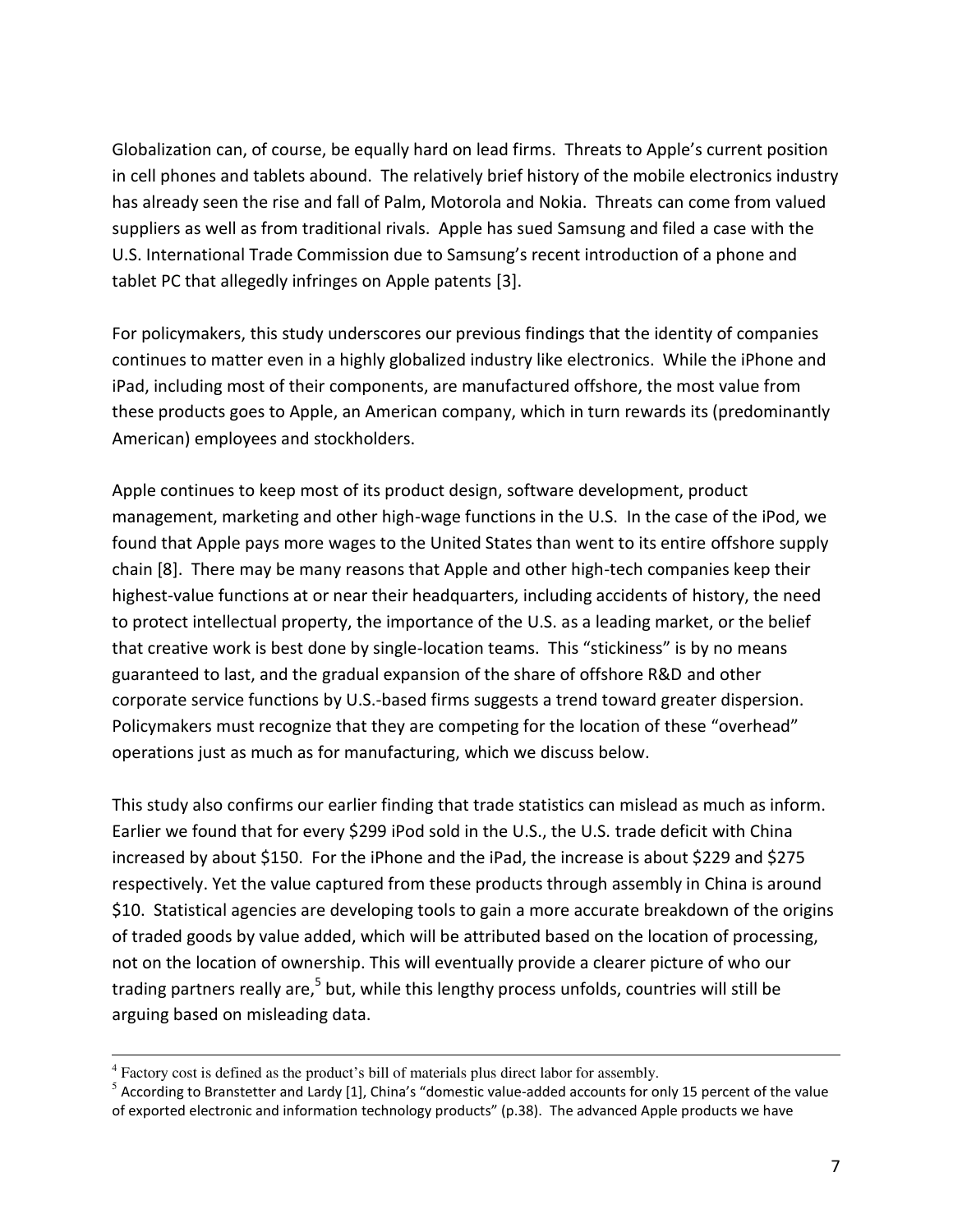Finally, our study also shows that "manufacturing" is not necessarily the path back to "good jobs". The need for the U.S. to rebuild its manufacturing base has gotten greater attention lately from both pundits and policymakers, including a newly launched "Advanced Manufacturing Partnership" [11].

Those who decry the decline of U.S. manufacturing too often point at the offshoring of assembly for electronics goods like the iPhone [9]. Our analysis here and elsewhere [especially [5]) makes clear that there is simply little value in electronics assembly. The gradual concentration of electronics manufacturing in Asia over the past 30 years cannot be reversed in the short- to medium-term without undermining the relatively free flow of goods, capital, and people that provides the basis for the global economy. And even if high-volume assembly expands in North America, this will likely take place in Mexico where there is already a relatively low-cost electronics assembly infrastructure.

We do not mean to imply that there is no hope for U.S. manufacturing. Initiatives to improve education, support domestic manufacturers, and realign global currencies can slowly rebuild the U.S. manufacturing infrastructure for advanced products. Our point is that, while offshore electronics assembly makes an easy target, especially with unemployment above 9%, this is largely irrelevant to the task of enhancing U.S. competitiveness for manufacturing.

In the meantime, the best U.S. companies will continue to create tremendous value (and highwage jobs) by mobilizing the best resources, wherever in the world they may be.

## References:

- [1] Branstetter, L., and Lardy, N. (2006). "China's embrace of globalization." NBER Working Paper 12373. Cambridge, MA: National Bureau of Economic Research.
- [2] Credit Suisse (2011). "Apple, Inc.: The Most Valuable Company in the World?" March 16. (New York, NY: Credit Suisse Securities (USA) LLC).
- [3] Decker, Susan (2011). "Apple escalates Samsung fight with ITC case." Bloomberg News. [http://www.bloomberg.com/news/2011-07-06/apple-increases-legal-battle-against](http://www.bloomberg.com/news/2011-07-06/apple-increases-legal-battle-against-samsung-with-itc-case-1-.html)[samsung-with-itc-case-1-.html](http://www.bloomberg.com/news/2011-07-06/apple-increases-legal-battle-against-samsung-with-itc-case-1-.html)

 $\overline{a}$ analyzed may well understate China's average value added in its electronics exports, but they serve to make the general point that many nations are substantially involved in the value chains behind these exports.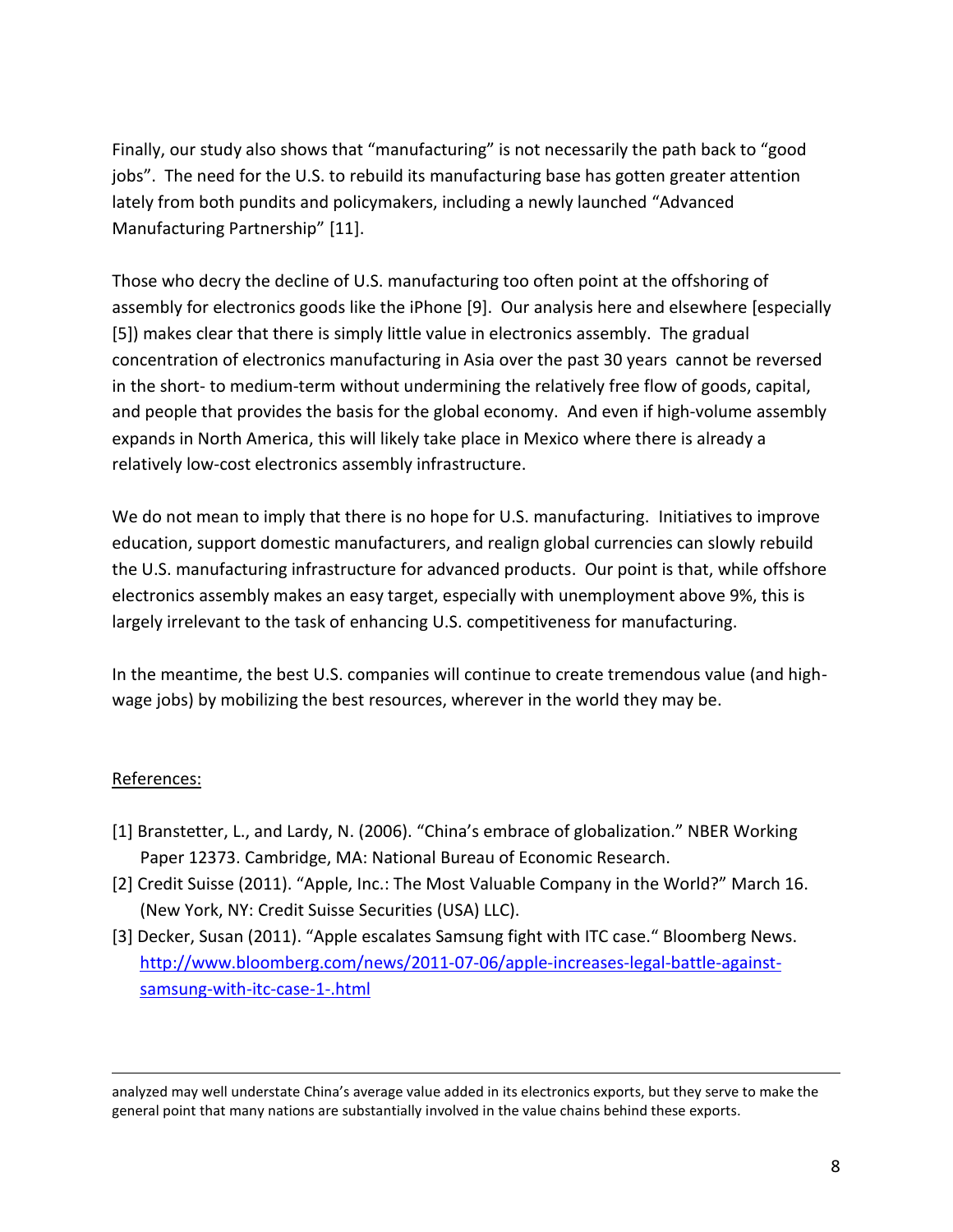- [4] Dedrick, J., Kraemer, K.L., Linden, G. (2010) "Who profits from innovation in global value chains? A study of the iPod and notebook PCs." *Industrial and Corporate Change* 19(1), 81- 116.
- [5] Dedrick, J., Kraemer, K.L., Linden, G. (2011) "The Distribution of Value in the Mobile Phone Supply Chain." *Telecommunications Policy* 35(6): 505-521
- [6] Keller, K. (2010). "iPhone 4 Carries Bill of Materials of \$187.51, According to iSuppli." [http://www.isuppli.com/Teardowns-Manufacturing-and-Pricing/News/Pages/iPhone-4-](http://www.isuppli.com/Teardowns-Manufacturing-and-Pricing/News/Pages/iPhone-4-Carries-Bill-of-Materials-of-187-51-According-to-iSuppli.aspx) [Carries-Bill-of-Materials-of-187-51-According-to-iSuppli.aspx](http://www.isuppli.com/Teardowns-Manufacturing-and-Pricing/News/Pages/iPhone-4-Carries-Bill-of-Materials-of-187-51-According-to-iSuppli.aspx)
- [7] Linden, G., Kraemer, K.L., Dedrick, J. (2009). "Who captures value in a global innovation network? The case of Apple's iPod." *Communications of the ACM*, 52(3), 140-144.
- [8] Linden, G., Dedrick, J., Kraemer, K.L. (2011). "Innovation and Job Creation in a Global Economy: The Case of Apple's iPod." *Journal of International Commerce and Economics*, 3(1), 223-239.
- [9] Pisano, G.P., Shih, W.C. (2009). "Restoring American Competitiveness." *Harvard Business Review* 87(7-8), 114-125.
- [10] Rassweiler, A. (2010). "User-Interface-Focused iPad Changes the Game in Electronic Design, iSuppli Teardown Reveals." [http://www.isuppli.com/Teardowns/News/Pages/User-](http://www.isuppli.com/Teardowns/News/Pages/User-Interface-Focused-iPad-Changes-the-Game-in-Electronic-Design-iSuppli-Teardown-Reveals.aspx)[Interface-Focused-iPad-Changes-the-Game-in-Electronic-Design-iSuppli-Teardown-](http://www.isuppli.com/Teardowns/News/Pages/User-Interface-Focused-iPad-Changes-the-Game-in-Electronic-Design-iSuppli-Teardown-Reveals.aspx)[Reveals.aspx](http://www.isuppli.com/Teardowns/News/Pages/User-Interface-Focused-iPad-Changes-the-Game-in-Electronic-Design-iSuppli-Teardown-Reveals.aspx)
- [11] White House (2011). "President Obama Launches Advanced Manufacturing Partnership." Press Release, June 24. [http://www.whitehouse.gov/the-press](http://www.whitehouse.gov/the-press-office/2011/06/24/president-obama-launches-advanced-manufacturing-partnership)[office/2011/06/24/president-obama-launches-advanced-manufacturing-partnership](http://www.whitehouse.gov/the-press-office/2011/06/24/president-obama-launches-advanced-manufacturing-partnership)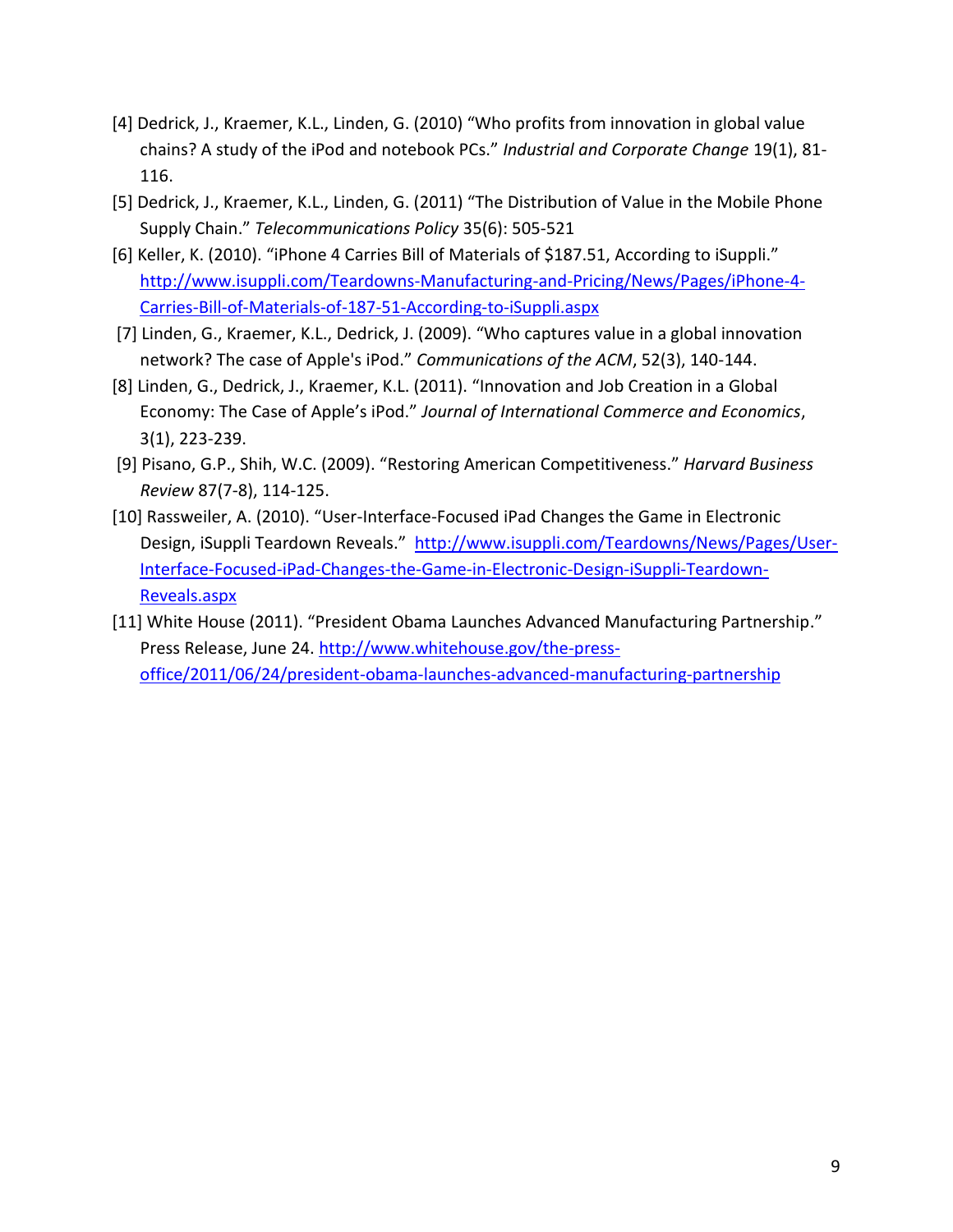#### **Appendix A. Value Capture Details**

The findings reported above are based on our value capture methodology [4, 8] with the results shown in Table 1 below. It reflects our best estimates of value added from the two Apple products. We have attempted to reconcile conflicting estimates gathered from various industry sources. Our starting point is the teardown data released by iSuppli [6, 10], to which we add our own research. The resulting estimates should not be seen as anything more than a general indication of the relative size of the reported values.

The value added breakdown is calculated for the wholesale price. The gross mark-up for distribution and retail (or a subsidy from the phone company in the case of the iPhone) is shown only to reconcile to the final prices familiar to consumers.

Value added is broken down into its two components: (1) the gross profits earned by companies (which we call Value Capture) and (2) the cost of direct labor. The remainder of the production cost is the non-labor cost for producing the inputs (the parts and components that go into these two products).

Value capture for the primary components in each product is assigned to the headquarters location of each company, where it could be identified. Direct labor value is not assigned geographically, except in the case of assembly, which is known to occur in China. Some portion of the remaining direct labor will also be attributable to China. China's economy also benefits from some unknown share of the non-labor costs for producing inputs.

We have not made any geographic apportionment of the distribution and retail value, which varies depending on the country where each unit is sold. Some portion of the distribution and retail value is attributable to Apple for units sold from Apple's physical and online retail outlets.